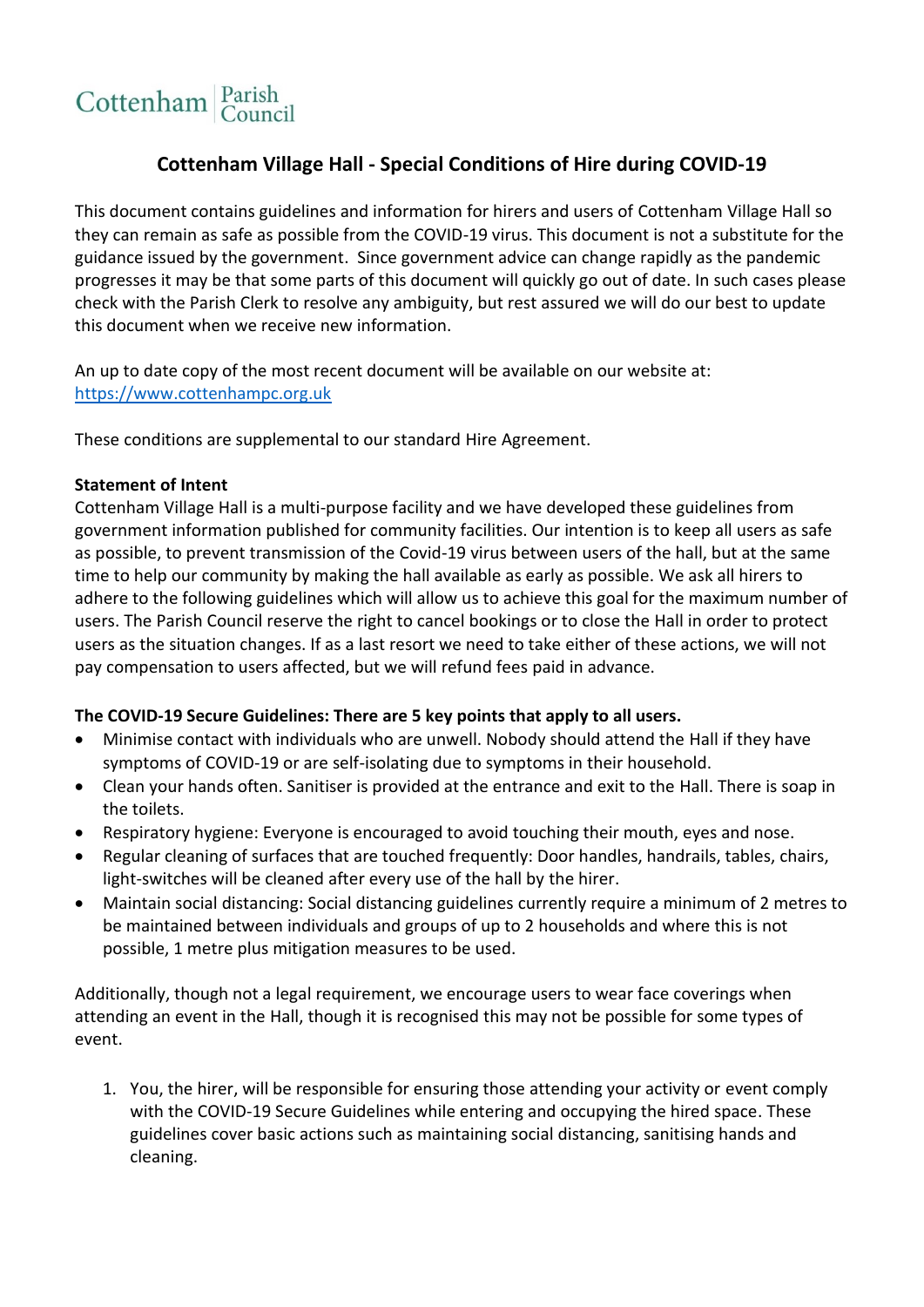- 2. Please ask users not to arrive more than 10 minutes before your activity and to wait outside, socially distanced, until you invite them in. Face coverings must be fitted before entering the premises and kept in-place throughout the hire period except where government guidance allows their removal, for example to eat or drink or to exercise. Advise users to each bring a clean bag to contain their personal belongings which they should keep close to them whilst on the premises.
- 3. The hirer undertakes to comply with the actions identified in the Cottenham Village Hall (hired space) risk assessment, of which you have been provided with a copy. If you have prepared your own risk assessment, please provide us with a copy. We will not assume responsibility for your own risk assessment or any part of it. In addition, where available, you will organise your activity in accordance with guidance issued by the relevant governing body for your sport or activity.
- 4. The hirer is asked to keep a record of the name and contact details of all those who attend your activity for a period of 3 weeks and if required to provide these records to NHS Test and Trace.
- 5. The hirer will make sure that everyone likely to attend your activity understands that they MUST NOT ATTEND if they or anyone in their household has had COVID-19 symptoms in the last 10 days, and that if they develop symptoms within 2 days of visiting the premises they MUST use the Test and Trace Service to alert others with whom they have been in contact and inform you who must then inform the Parish Clerk.
- 6. The hirer will be responsible for cleaning all touchpoints (eg. door handles, switches/controls, toilet flush handle & seat, wash basin & taps) and all surfaces likely to be used during your period of hire **before** those attending your activity arrive and again after your activity ends. If the kitchen is used then your cleaning responsibility extends to all surfaces and all kitchen equipment which is used. For longer activities, regular cleaning of touchpoints and surfaces may be required. You should bring your own antiviral products. Please encourage class members to not touch the floor with bare skin and ensure that shoes, slippers, or non-slip socks are worn when moving off of mats. Any areas touched will need to be included in your post-activity clean. Any equipment you supply should be cleaned before bringing it onto the premises and again before removing it. You may decide that the toilets should not be available to your class members. In this case please bring signs to indicate that the toilets are closed. In the event of use, they must be cleaned before and after.
- 7. The hirer will keep the premises well ventilated throughout your hire, with windows and doors open as far as convenient. You will be responsible for ensuring that doors and accessible windows are all securely closed on leaving – unless we advise otherwise (generally windows and doors should remain open between same-day hires.
- 8. The hirer will ensure that the numbers attending your activity allow social distancing of 2m to be maintained between household groups. As a guideline, the maximum capacity of our spaces when considering single person household groups is: 12 for the Lounge, 38 for the Hall and 50 for the Balcony Room. You will ensure that everyone attending observes social distancing of 1m plus mitigation measures when using more confined areas or moving and stowing equipment.